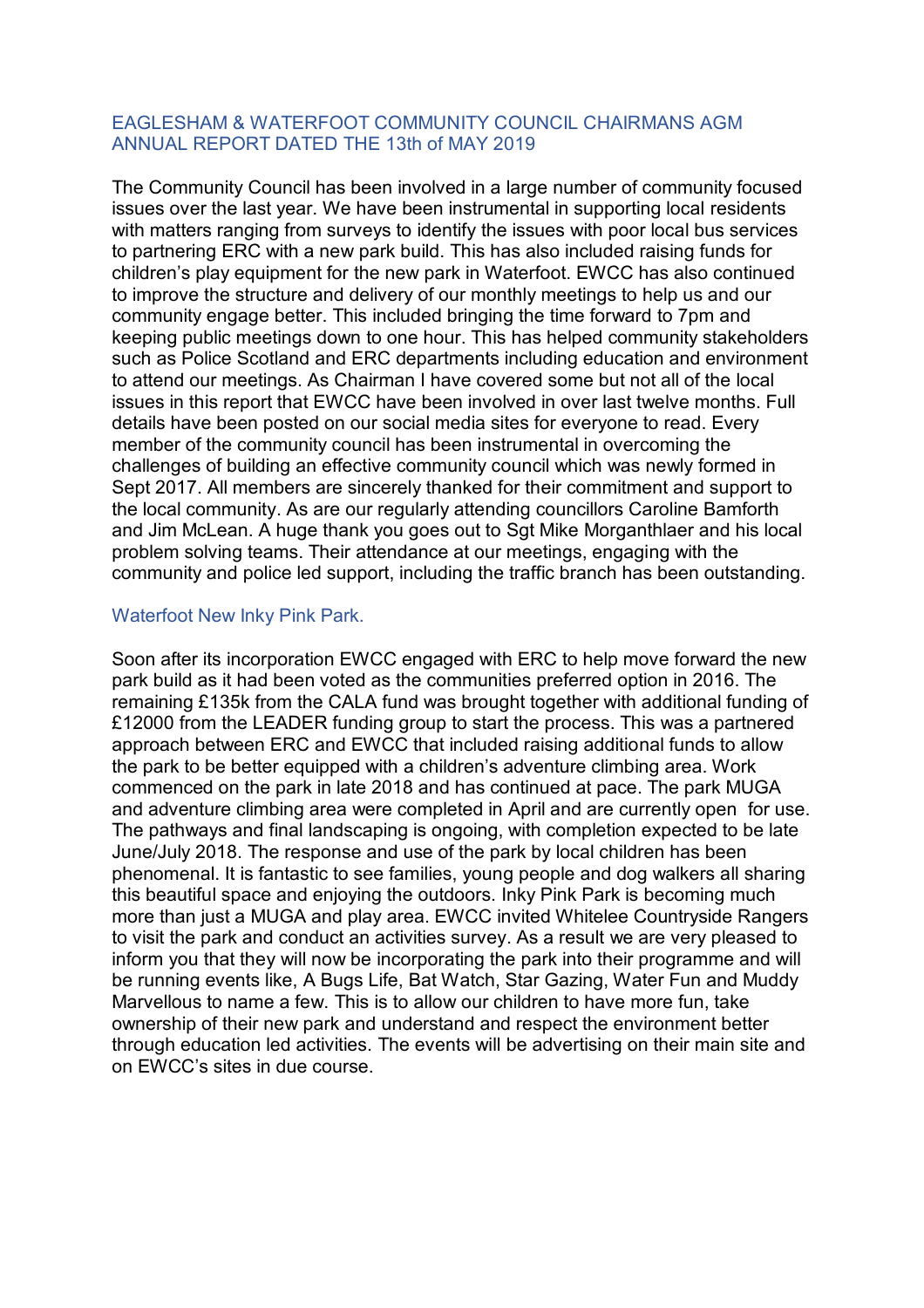# Planning.

As you will know the Gladman proposal for a new build estate was rejected because of local objections and the coordinated engagement with the Scottish Govts Reporter by EWCC and others. We have kept a close link with the ERC planning department particularly concerning the Land Development Plan 2 (LDP2) public consultation. LDP2 concerns the next phase of agreed building in ERC. This is yet to be agreed and a final public consultation on LDP2 will occur later this year. Planning will inform EWCC when this starts and we will update the community and represent your views as needed. EWCC hold a statutory position within planning matters in ERC.

## Crime.

The Police Scotland Local Problem Solving Team led by Sgt Morganthaler have been outstanding in their monthly attendance at our meetings and their support and advice in combating crime in our area. This has led directly to members of the community using EWCC's social media sites to alert the community to suspicious behaviour and also an increase in residents calling 999/101 to report crime One such incident led to the arrest of a number of people who were committing offences in Eaglesham and Waterfoot. A local resident reported suspicious behaviour which led the police to deploy a helicopter, tracker dogs and several police cars. The result was the recovery of two stolen cars, stolen goods and the arrest of a number of suspects.

# Local Bus Service.

EWCC have been supporting the local community with this matter since 2017. We have written several times to First Group requesting a meeting to discuss the poor service of the 4A route but to no avail. We then decided to run an online survey for members of the community to submit their complaints and any issues about the bus service. The poor service has lead to a local resident setting up a Carpool scheme on Face Book to help local residents get to and from work. The survey data was collated and delivered to SPT by one of our local councillors. The media also became interested because of the Carpool and poor feedback and an article below was published in the Daily Record on the 9th of May,

"Eaglesham and Community Council say locals have been forced to car pool in an effort to commute from the village. Now they have called for First Bus to listen to their complaints and act. A recent survey by the group showed 78 per cent of complaints received were due to the buses not turning up. The shocking figures have forced locals to come up with a carpool group, which connects those who don't drive to major routes from rural roads. A spokesman for the group said: "The local community have consistently raised issues with bus services at our public meetings. So we were asked to investigate and raise awareness of their dissatisfaction with local bus services in our area. We currently have two main buses that travel through our area – the 4A and 395, with a few variants. Many locals use these buses and have noticed a decline in the quality of service, which led to us commissioning an online survey. Returning the figures, the spokesman said they are "concerning" and suggested only a small percentage of real time issues are actually being logged, meaning many bus failings are not being reported.The spokesman added that some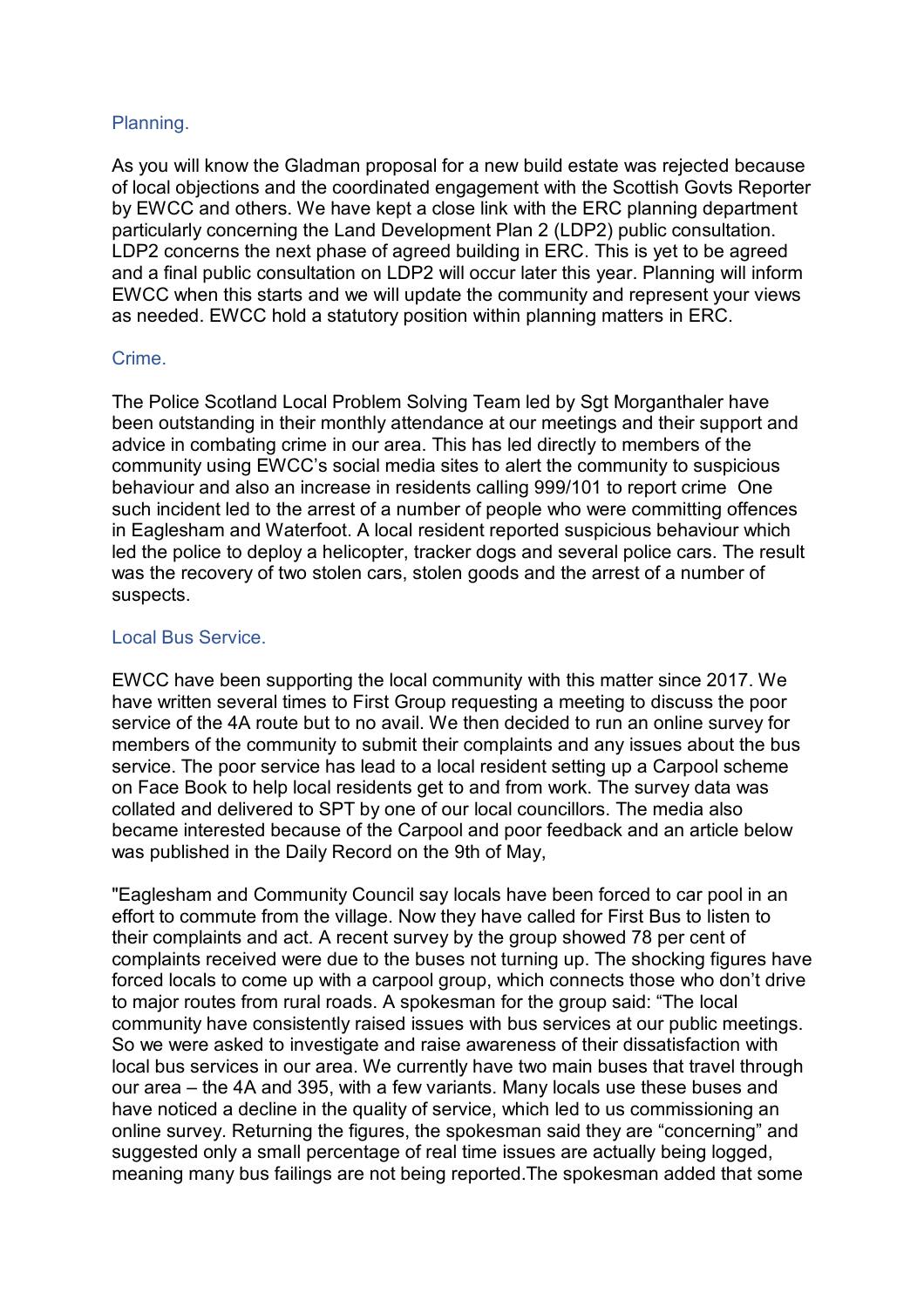residents who cannot drive have had to give up employment "due to the nonprovision" of buses in the area. He added: "A local councillor recently met with SPT and submitted the online survey in the hope that improvements can be made. "We will continue to report concerns to the bus providers in the hope it will bring about a positive solution for our community. "We have asked on several occasions to meet with the senior management of First Group, who are the most complained about company in the survey, without success. "We hope they will listen to the concerns of the community and respond accordingly". Newton Mearns and Eaglesham South councillor Caroline Bamforth has called for a return to the service serving Polnoon Street, and says she has consulted with locals and politicians regarding the matter. That saw her raise issues with services with nearby councillor, Annette Ireland, and SPT representatives, where she passed on the data provided by EWCC. She said that SPT agreed to make inquiries with First Bus. Councillor Bamforth told the East Kilbride News: "Obviously this is of great concern to residents for whom this service is essential for travel to work or study, but also affects residents further along the route, in Councillor Ireland's ward. "I also asked if First could look at reinstating the 4A bus up Polnoon street and am awaiting a response on both these issues from First, via SPT." Along with Councillor Ireland, Councillor Bamforth has requested a face-to-face meeting with First. A spokesman from First Glasgow said: "We welcome feedback from customers and stakeholders about our service coverage all year round so that we can keep any suggestions about our network coverage under consideration for the future."

### ERC Roads Dept.

EWCC have worked very closely with ERC Roads department primarily on issues of safety. After a number of meetings with local residents and then engagement with ERC we were able to get the road markings on all local pedestrian crossings renewed and safety lighting assessed and upgraded where required. The local primary school also became a focal point with parents reporting parking concerns. EWCC engaged with the HT, ERC parking wardens and the police local problem solving team to come together to tackle the issues. EWCC also requested from the Roads Dept the most recent TACSIS speeding survey data. This revealed that in most areas motorists were speeding. Particularly in Waterfoot where 92% of 51000 vehicles in a 7 day period were travelling over the legal speed limit. With 125 local children using ERC school buses daily at this location and the toddlers park next to it. EWCC engaged with Police Scotland to request that their traffic dept deal with this serious issue. They have been deploying officers regularly at the survey hotspots in Eaglesham and Waterfoot. EWCC have also requested that ERC look at deploying speed camera vehicles around the area.

EWCC recently organised their first litter picking event in Waterfoot which was extremely well supported. We managed to clean up Inky Pink Park, Low Borland Way, Glasgow Rd verges from the underpass up to Linn Products, both bus stops and finishing with Brackenrig Woods. Thank you very much to all who came along and helped in achieving so much.